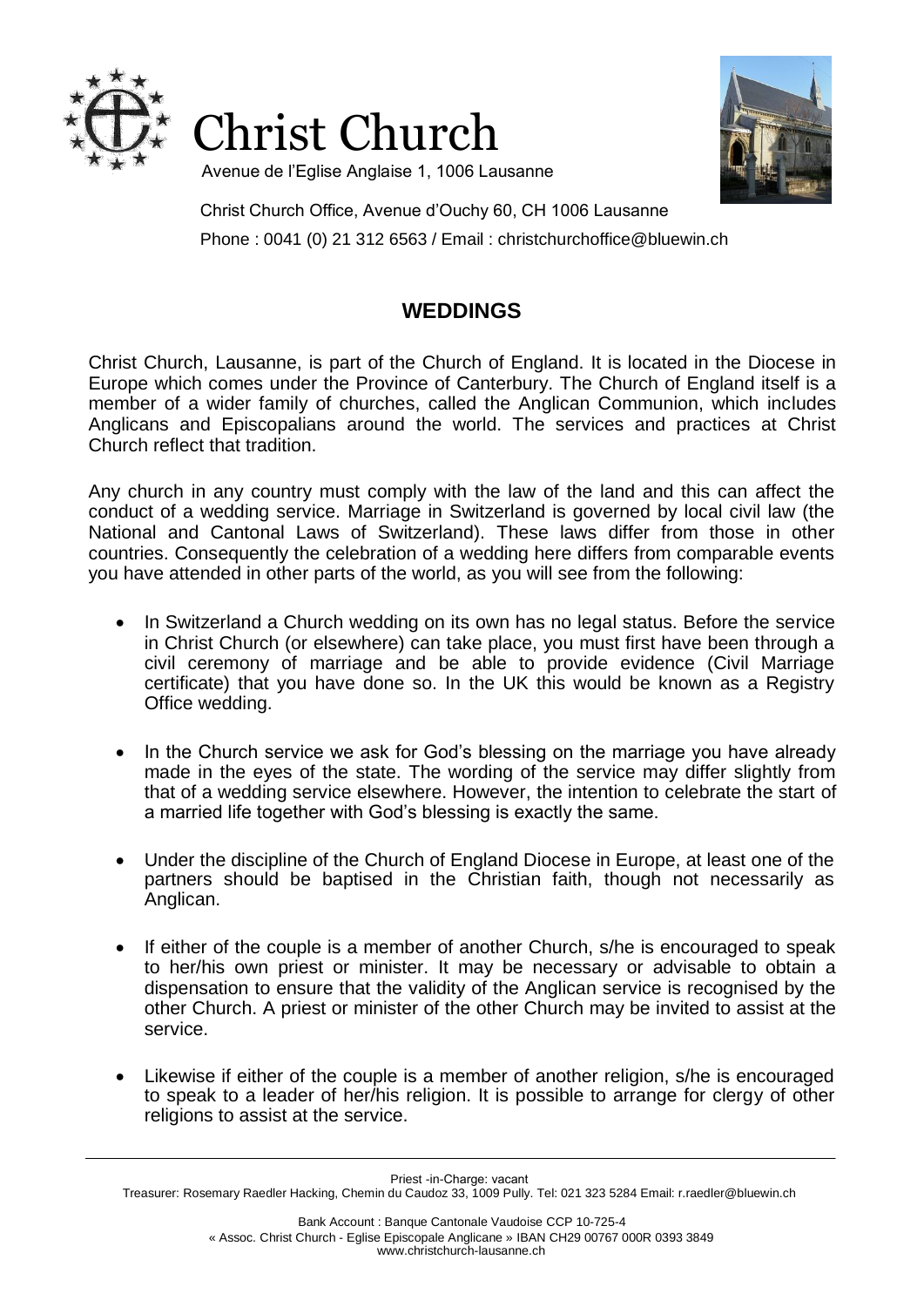The blessing of a marriage where one (or both) of the partners has been divorced and has an ex-spouse still living, can take place at the discretion of the Chaplain and with the permission of the Diocesan Bishop.

### **Talk to the Chaplain**

Before going too far with your wedding plans, you will need to make sure that the Chaplain and, possibly, the church are available. So, *first ask the chaplain if the* date and the time you want is possible. The Chaplain will usually be able to confirm the date within twenty-four hours and will then expect you to make an appointment as soon as possible afterwards so that the formalities can get started.

As part of your marriage preparation, you will both be asked to meet the Chaplain for a series of sessions which aim to cover the following important issues:

- **Understanding of the beliefs** which underlie the celebration of marriage in the Christian tradition, and the spiritual preparation for the event itself.
- **Practical arrangements** about the details of the order of service, such as music, hymns, choir, readings, prayers, and the participation of other clergy.
- Preparation of an **order of service**.

If you live too far away from Christ Church to engage in marriage preparation in Lausanne, you will be asked to approach a minister in your vicinity, and ask if he or she is prepared to help you with marriage preparation.

It is also possible to have parts of the service (readings, prayers or hymns) in different languages, to allow participation in the ceremony by all members of the congregation.

In the week before the service, the couple to be married usually rehearses the ceremony in church, together with any others who will be taking part.

#### **What does it cost?**

Christ Church, Lausanne's only source of financial support is the generosity of those who share in its worship, and those who ask for the ministry of its Chaplain for the special occasions in their lives. Fees reflect the costs that must be covered by the Church in order to maintain its Chaplain and building for the service of the English speaking community in the region. They are in line with the charges specified by the Church of England. The appropriate fees must be paid in advance, at the latest the week before the service.

Priest -in-Charge: vacant

Treasurer: Rosemary Raedler Hacking, Chemin du Caudoz 33, 1009 Pully. Tel: 021 323 5284 Email: r.raedler@bluewin.ch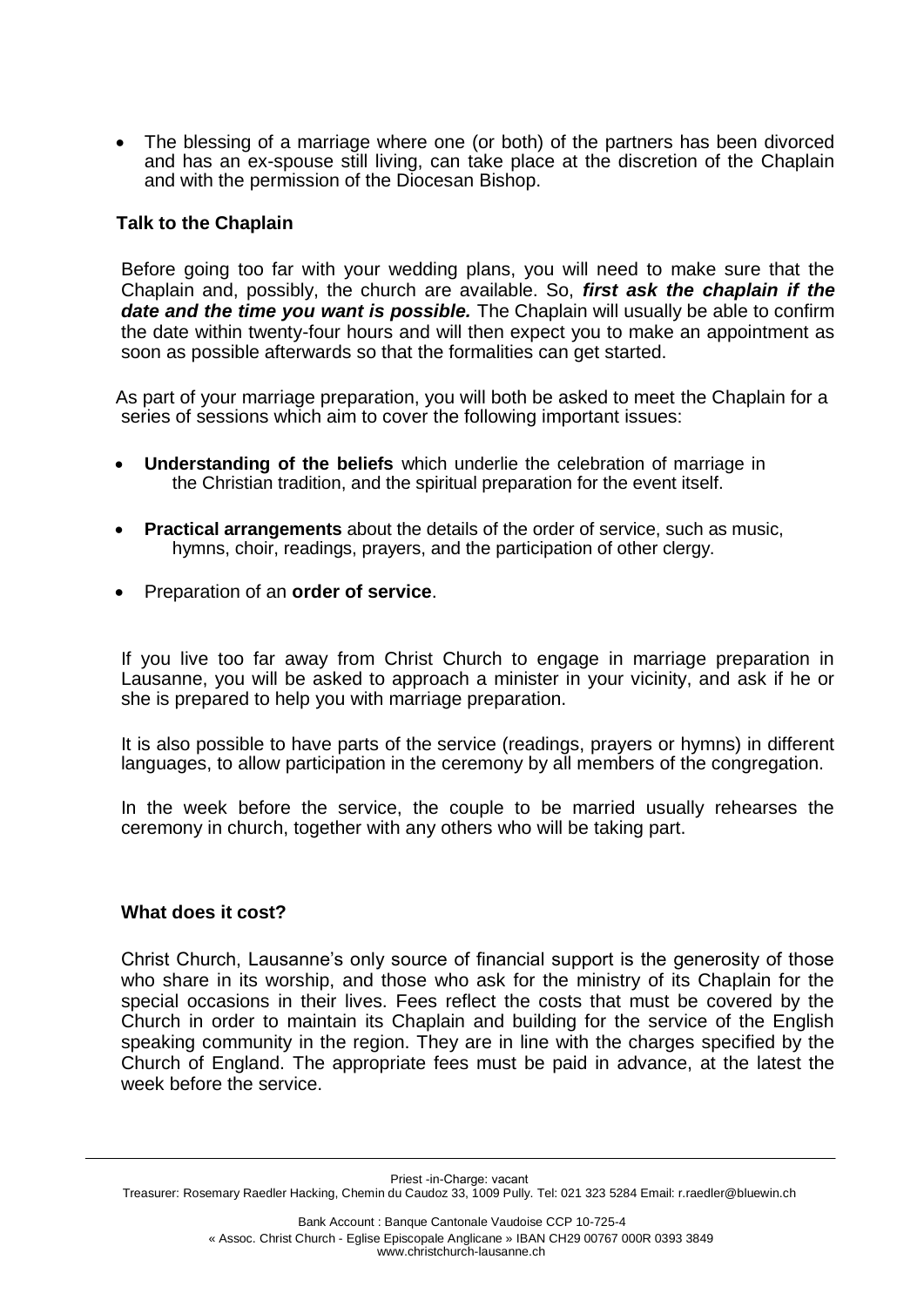# **The charges are as follows** :

*For a ceremony at Christ Church, Lausanne*

| *Fees for the ceremony                                                 |         | CHF 675.-               |
|------------------------------------------------------------------------|---------|-------------------------|
| Organist (depending on the preparation required)<br>between            |         | CHF 150.- and CHF 350.- |
| Permission to Video the service                                        |         | CHF 100.-               |
| *Voluntary contribution towards maintenance of<br><b>Christ Church</b> | between | CHF 350.- and CHF 500.- |

(this includes cleaning, garden upkeep, organ maintenance and tuning)

The additional costs of "special" music, flowers and other decorations, photographers, videographers etc., are the sole responsibility of the wedding party. We always ask in the case of a Saturday wedding that if at all possible, your altar flowers might remain for the following Sunday's service.

Biodegradable confetti may be used in the gardens of the church.

*For a ceremony at a church or chapel elsewhere*

| Fees for the ceremony                | CHF 675.—   |
|--------------------------------------|-------------|
| Chaplain's travel and other expenses | as incurred |

Please note that the other church or chapel may well have fees for the use of the building, for the organist or other staff, and other charges. Do check with the church concerned.

## **Photographs / video recordings**

Please be sure to consult the Chaplain about any arrangements you wish to make with regard to photographers, and especially if you would like the ceremony to be recorded on video. It is essential that these do not interfere with the conduct of the service.

Priest -in-Charge: vacant

Treasurer: Rosemary Raedler Hacking, Chemin du Caudoz 33, 1009 Pully. Tel: 021 323 5284 Email: r.raedler@bluewin.ch

Bank Account : Banque Cantonale Vaudoise CCP 10-725-4 « Assoc. Christ Church - Eglise Episcopale Anglicane » IBAN CH29 00767 000R 0393 3849 www.christchurch-lausanne.ch